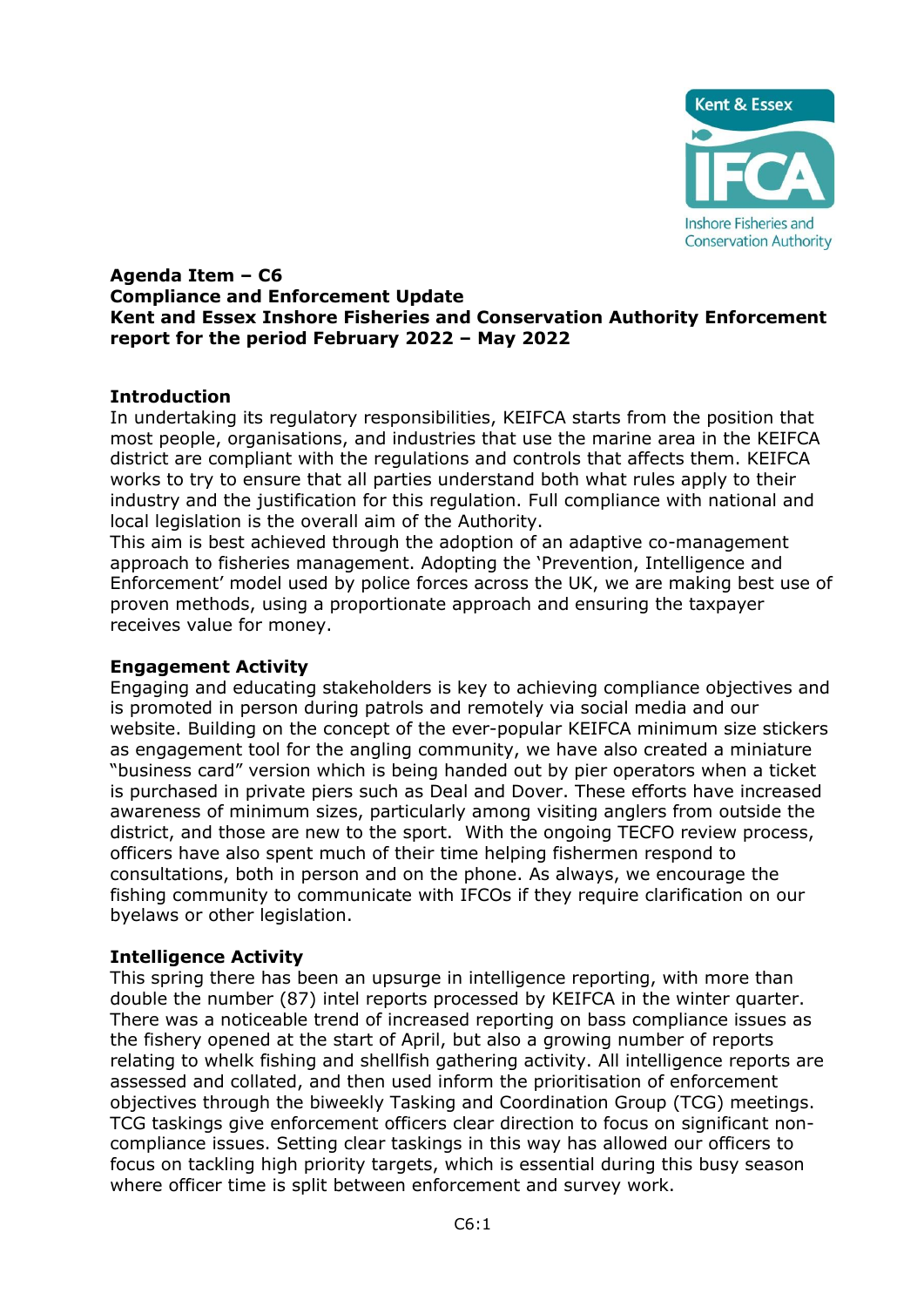# **Enforcement Activity**

### *Joint working*

Throughout this period, we have maintained frequent communication with partner agencies such as neighbouring IFCAs and the MMO to share information and intelligence via the TCG process. We have also worked to address specific compliance issues surround the bass fishery with partners at MMO during two dedicated operations this spring, building similar joint working carried out last year. We have also worked with the MMO and National Food Crime unit to address public health risks in Kent and Essex relating to shellfish classification. *Cockles* 

All cockle fisheries have been closed in the district throughout this period, however an offence from last season was finally resolved in Magistrates court with convictions following guilty pleas from master and owner on charges of operating a cockle dredge which exceeded legal size limit. Fines were imposed by the court and full costs were recorded by KEIFCA, totalling over £11,000 for both defendants. With the upcoming 2022 fishery, officers have been checking cockle bag measurements and setting load lines in preparation for the TECFO opening in June. *Marine Protected Areas* 

Marine Protected Areas continue to be monitored from sea, from shore and remotely using AIS and VMS vessel tracking. Sea patrols in Essex have been conducted aboard FPV Vigilant to monitor Essex Estuaries SAC and BCRC MCZ and no infringements were detected. In Kent, officers have been putting up signs to promote awareness of the Medway Nursey Area no take zone and monitoring commercial trawlers that have been operating close the NTZ limits. In South Kent, officers have been patrolling inshore waters in FPV Nerissa to intercept and prevent illegal scallop dredging which is prohibited in the 3nm limit. This has led to two offences being detected for scallop dredging inside the 3nm limit off Dungeness, with both cases pending the outcomes of a full investigation at this time. The commercial fleet are starting to install Inshore Vessel Monitoring Systems (iVMS) in accordance with national legislation, and the deadline for Tranche 1 installation (10- 12m boats) has been extended to 17/06/22 which is the same deadline as Tranche 2 (8-10m boats), closely followed by 6-8m boats in Tranche 3 on 15/08/22. With most commercial boats in Kent and Essex measuring between 6-12m, under the current schedule we should see the majority of our local fleet equipped with remote monitoring technology before the September authority meeting.

## *Whelk Fishery*

Whelk fishing has been a staple of much of the inshore fleet in the last period, and this productive fishery has even attracted visiting vessels from outside the district. As such, monitoring permit whelk fishery remained a key priority this spring. Off the Kent coast and in parts of the Thames catches have been good, although catches off the Essex coast have declined at the time of writing with some vessels taking their pots ashore and turning to gill netting. Officers in both counties have been carrying out landing inspections and gear inspections by hauling at sea. KEIFCA are currently investigating a visiting whelk boat for setting pots illegally without permit tags and remain in possession of the seized illegal gear while the investigation is ongoing. KEIFCA also secured a successful prosecution of a whelk offence that occurred in 2021, where the defendant refused to pay a £250 FAP after setting illegal whelk pots in the district. The district judge found both skipper and owner guilty on all charges and ordered them to pay £2780 in fines and costs. *Bass* 

From the  $1<sup>st</sup>$  April commercial vessels were permitted to land seabass again, subject to strict conditions while the stock remains in recovery. All commercial vessels can now land bass caught by demersal trawls but are limited to a bycatch of 5% by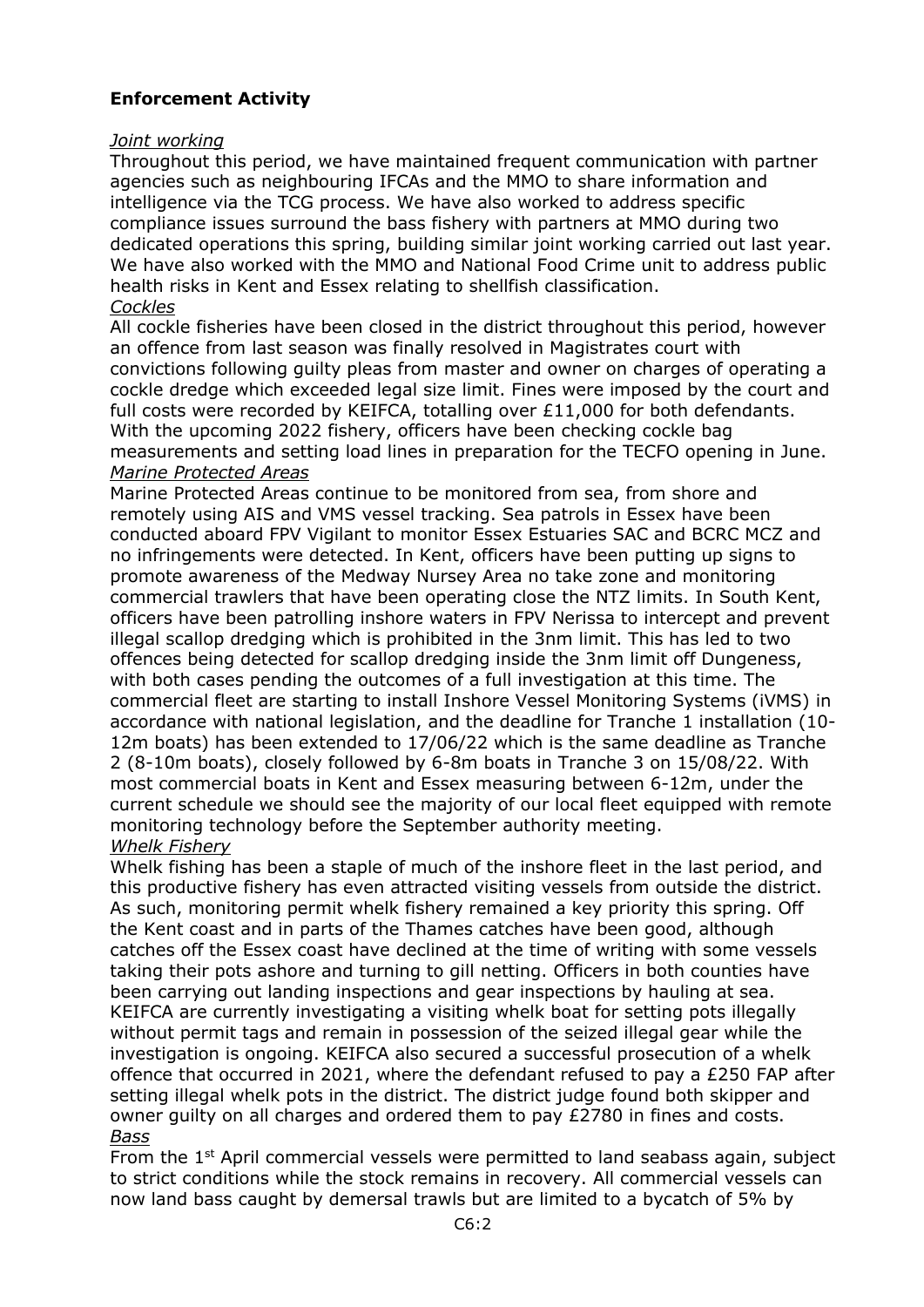weight and landings are capped at a maximum of 380 kg per month. Fishing by hook and line and by fixed gill net is also permitted this year, but only if the vessel has a specific authorisation on their licence issued by MMO. Fishing by drift nets remains illegal, and the minimum size for bass is set at 42cm for both the recreational and commercial sector. Bass is the highest priority for enforcement officers at this time, and KEIFCA are working closely with MMO to prevent illegal drift netting and misallocation in the fishery.

## **Offence Reports in the last quarter**

- Prosecution of cockle fisher for operating illegal dredges guilty plea leading to the court ordering defendants to pay fines and costs totalling £11,000.
- Prosecution of whelk fisher for using illegal whelk gear and refusing to pay a £250 FAP. Not guilty plea meaning case went to trial. Prosecution case was successful and defendants was found guilty on all charges, ordered to pay £2780 in fines and costs.
- X6 offence notices issued for unmarked gear.
- X2 offences of landing a small number of undersize whelks verbal warnings issued for both.
- X1 offence of not marking whelk bags which had been caught inside and outside the district. Verbal warning issued.
- X1 offence for undersize native oysters verbal warning issued.
- X2 offences of operating scallop dredges in the 3NM limit South of Dungeness, in breach of the Sussex SFC Fishing Instruments byelaw. Both cases remain under investigation.
- X11 whelk pots seized following gear inspection at sea. Case under investigation.
- •



*Above: Chart showing prohibited areas for scallop dredging inside the 3NM limit South of Dungeness as set by the inherited Sussex SFC Fishing Instruments byelaw. KEIFCA are currently investigating two offences for scallop dredging in the prohibited area.*